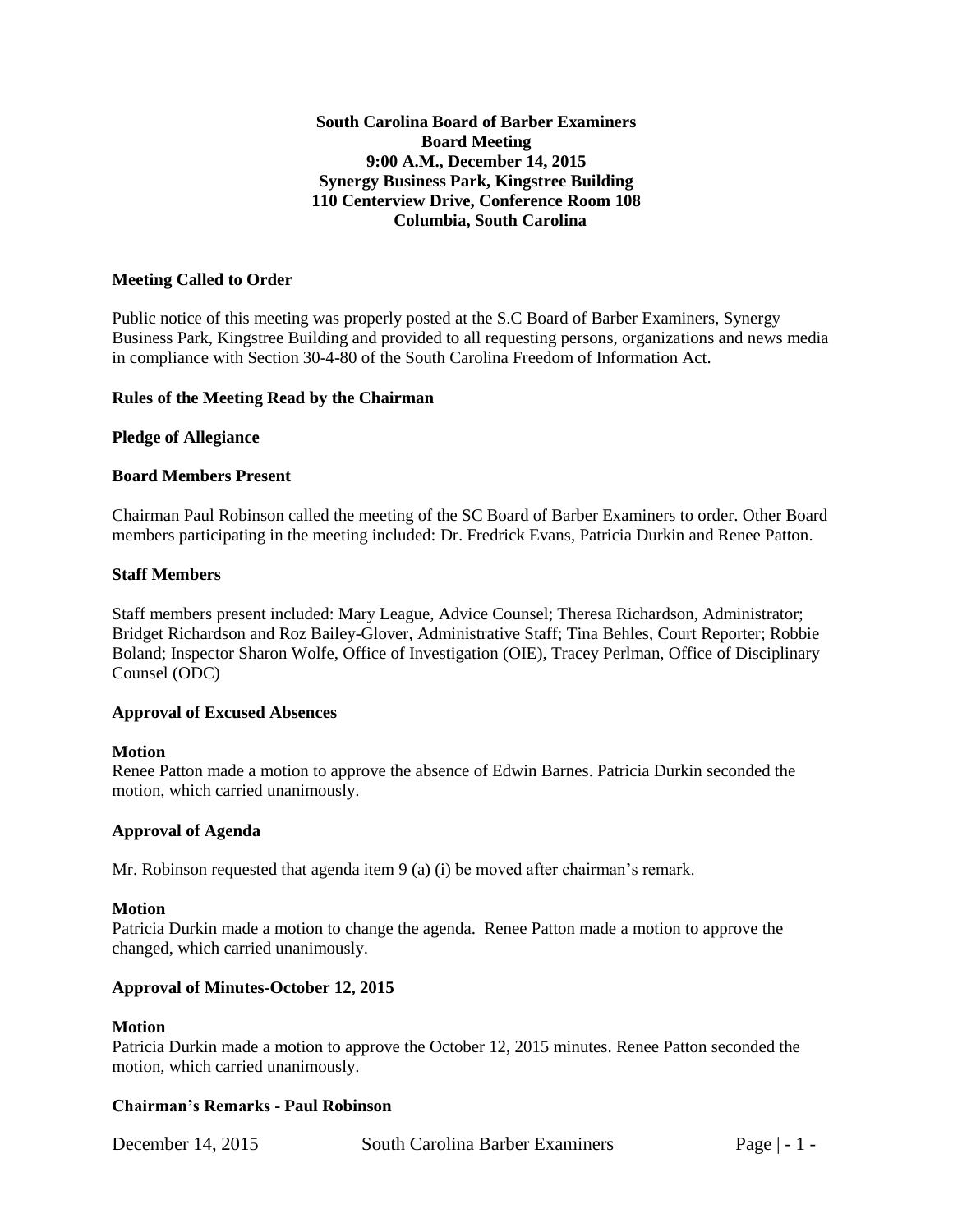Happy Holidays

**New Business**

## **Clarification of Requirements for Student Permit Issuance**

## **Fairfield Career and Technology Center**

Mr. McKnight appeared before the Board to seek clarification on the requirements for a student permit. Mr. Robinson stated that a student can be 15 years old to apply for a student permit, but the student must be 16 years of age and have completed the  $9<sup>th</sup>$  grade before they can take the examination.

## **Administrator's Remarks - Theresa Richardson**

## **Budget**

Board is moving in the right direction.

## **OIE Report- Sharon Wolfe**

Sharon Wolfe presented the OIE case report from January 1, 2015-December 8, 2015. There were a total of 46 cases received during the above time frame which included: 2 cases in active investigation, 10 closed cases, 28 cased marked do not open, 3 cases pending IRC and 3 cases pending Board Action. Additionally there were a total of 1 unknown, 15 allowing unlicensed person to practice, 2 failure to maintain/provide records, 2 fraud in obtaining license or credentials, 15 non-compliance with Statutes and Regulations, 15 non classified and 22 unlicensed practices. There were a total of 25 closed cased and 31 do not open cases.

## **IRC Report-Sharon Wolfe**

Sharon Wolfe presented the IRC report from December 1, 2015 citing 1cease and desist, 1 formal complaint and 1 letter of caution.

### **Motion**

Dr. Evans made a motion to approve the IRC report. Renee Patton seconded the motion which carried unanimously.

## **ODC Report- Tracey Perlman**

Tracey Perlman presented the ODC report stating that, as of December 9, 2015 there were 15 open cases, 13 pending actions, 2 pending hearing and 8 closed. After September 16, 2015, 8 cases were closed.

### **Inspection Report- Robbie Boland**

Robbie Boland presented the inspection report stating that September of 2015 there were 95 shops where an inspection was attempted, 28 shops that were closed at the time of inspection and 67 shops were actually inspected. October of 2015 there were 98 shops where an inspection was attempted, 25 shops that were closed at the time of inspection and 73 shops were actually inspected. November of 2015 78 shops where an inspection was attempted, 23 shops that were closed at the time of inspection and 55 shops were inspected.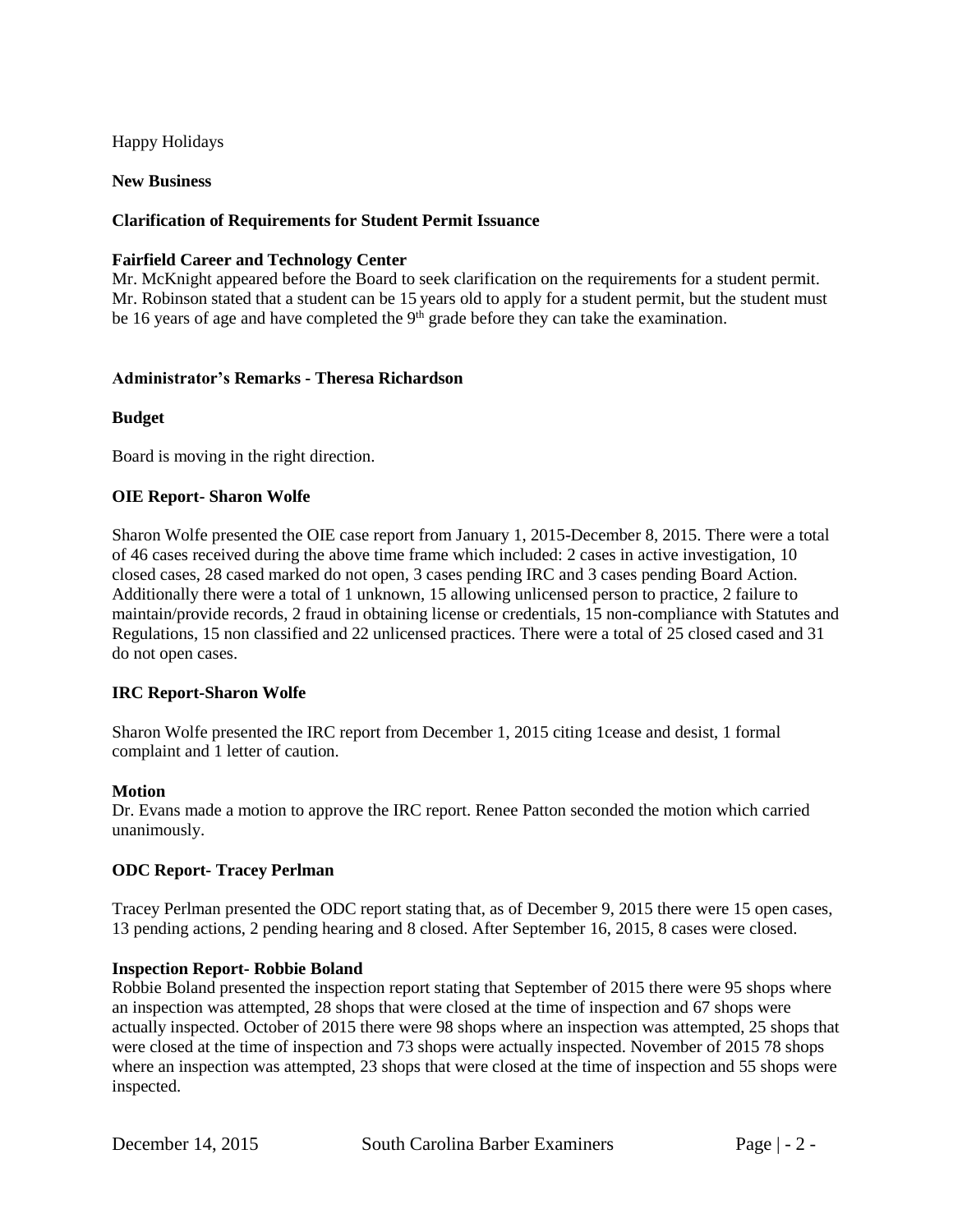## **Mid-Winter Conference 2016**

Renee Patton and Paul Robinson will be attending the Mid-Winter Conference in South Pardre Island, TX.

## **Motion**

Patricia Durkin made a motion to approve Renee Patton and Paul Robinson to attend the Mid-Winter Conference. Dr. Evans seconded the motion which carried unanimously.

### **PSC Examiner Training and School Overview**

The overview will be held June 25-26, 2016 at The Inn@ USC Wyndham Garden in Columbia, SC. All Board members are encouraged to attend.

## **Old Business**

Renee Patton stated that BarbInc doesn't want licensees' personal information. The Board members wanted to know why there is no reciprocity agreement between North Carolina and South Carolina. Ms. Theresa Richardson asked Renee Patton to send her the information in email and she will set a date to discuss the process.

## **Motion**

Renee Patton made a motion to enter executive session. Patricia Durkin seconded the motion which carried unanimously.

### **Motion**

Renee Patton made a motion to enter back into regular session. Patricia Durkin seconded the motion which carried unanimously.

During executive session legal advice was given for processing of applications. No motions were made and no votes were taken while in executive session.

### **New Business**

## **Consideration of Licensure with Criminal Background History**

### **Takemia Wilson**

Ms. Wilson appeared before the Board regarding the reinstatement of her hair braider registration. Ms. Wilson was arrested for disorderly conduct; she is not on probation and paid her fines. Ms. Wilson has not been arrested since July 4, 2014.

### **Motion**

Renee Patton made a motion for Ms. Wilson's hair braider registration to be reinstated. Dr. Evans seconded the motion which carried unanimously.

### **David McKie**

Mr. McKie appeared before the Board regarding the reinstatement of his registered barber license and instructor endorsement application. Mr. McKie was arrested for DUI on August 8, 2013. He completed community service and paid fines. Mr. McKie has no pending charges.

### **Motion**

December 14, 2015 South Carolina Barber Examiners Page | - 3 -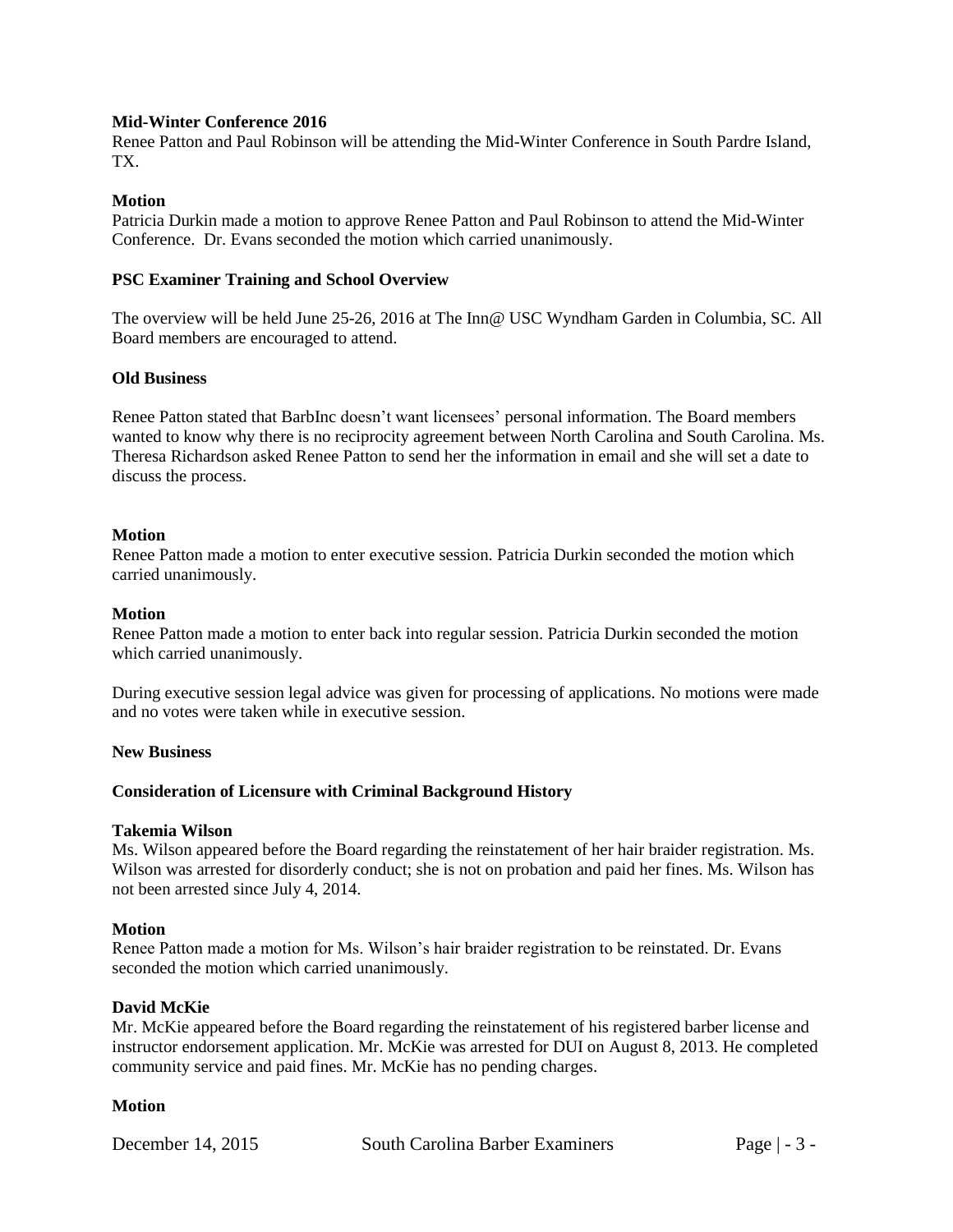Renee Patton made a motion for Mr. McKie's registered barber license to be reinstated and granted the barber instructor license to be endorsed. Patricia Durkin seconded the motion which carried unanimously.

## **Jacobie Grace-Reginal Bethea and Otelia Bethea**

Mr. Grace appeared before the Board regarding the reinstatement of his registered barber license. Mr. Grace stated that he enjoys cutting hair and having his barber license reinstated will allow him to make money the legal way too provide for his family. Mr. Bethea spoke about Mr. Grace's work ethics during his barber training. Mr. Bethea stated that Mr. Grace was an excellent student. Ms. Bethea also spoke on behalf of Mr. Grace; stating that he's currently living with her and having his barber license reinstated will assure him a job opportunity.

### **Motion**

Patricia Durkin made a motion for Mr. Grace's registered barber license to be reinstated. Renee Patton seconded the motion which carried unanimously.

## **Christopher McCaleb**

John Shupper Esq., Mr. McCaleb's attorney, made a request for a closed hearing.

## **Motion**

Mr. Robinson approved the request.

## **Motion**

Renee Patton made a motion to enter executive session to receive legal advice. Patricia Durkin seconded the motion which carried unanimously.

## **Motion**

Patricia Durkin made a motion to enter back into regular session. Dr. Evans seconded the motion which carried unanimously.

During executive session legal advice was given regarding the reinstatement of Mr. McCaleb's barber license. There were no motions made or votes taken while in executive session.

### **Motion**

Patricia Durkin made a motion for Mr. McCaleb's registered barber license to be reinstated with the following conditions he must notify the Board of the disposition of his charge immediately. If the charges are dismissed, there will be no additional condition on his license. If he pleads guilty or found guilty of the charges; he must appear before the next Board meeting. Dr. Evans seconded the motion which carried unanimously.

## **Hearing-Tracey Perlman**

Dr. Evans made a motion to amend the agenda for hearing 2014-25. Renee Patton seconded the motion which carried unanimously.

## **2014-25**

Mr. Harris requested a continuance since his attorney wasn't present. A continuance was granted.

### **2015-10 was continued.**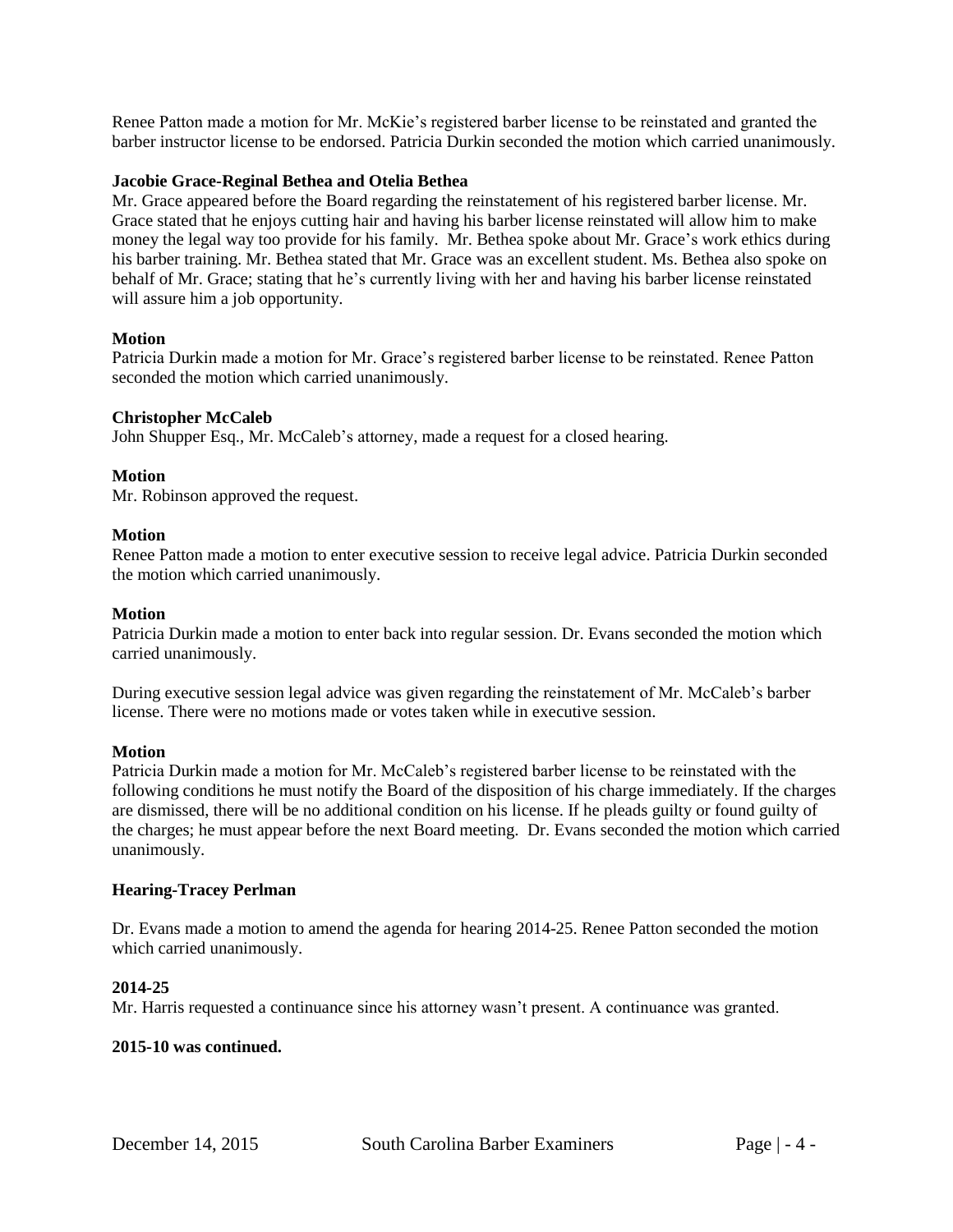## **Consideration of Third Student Permit**

### **Dennie Anderson**

Mr. Anderson didn't appear before the Board in regards to the request for a third student permit.

# **Deven George Joseph**

Mr. Joseph appeared before the Board to obtain a third permit. Mr. Joseph stated the first and second student permit were taken due to the building closing. He's requesting a third student permit to be in a more stable environment at Family Affair Hairstyling Center.

## **Motion**

Renee Patton made a motion to approve the third permit. Dr. Evans seconded the motion which carried unanimously.

### **Jermaine Simmons**

Mr. Simmons appeared before the Board to obtain a third permit. Mr. Simmons stated his first permit was with Harley's Beauty & Barber Career Institute. The second permit was with Your Professional Image a due to financial obligations, he had to stop going to school. Upon returning back to school the student permit had expired; therefore, Mr. Simmons is requesting for a third permit.

## **Motion**

Dr. Evans made a motion to approve the third permit. Renee Patton seconded the motion which carried unanimously.

## **Patricia Burrell**

Ms. Burrell requested to appear before the next Board meeting in regards to her third student permit.

### **Jeanella Jackson**

Ms. Jackson appeared before the Board to obtain a third permit. Ms. Jackson stated she wants a third permit to finish the barber program so that she can give back to the community. Her job schedule caused her not to complete the prior training. She took a second shift position to finish school.

### **Motion**

Dr. Evans made a motion to approve the third permit. Renee Patton seconded the motion which carried unanimously.

### **Joshua Burgess**

Mr. Burgess didn't appear before the Board in regards to the request for a third student permit.

### **Lecretia Herring**

Ms. Herring stated health issues and financial hardship caused her not to complete the barber training.

### **Motion**

Dr. Evans made a motion to approve the third permit. Renee Patton seconded the motion which carried unanimously.

### **Marcus Champion**

Mr. Champion appeared before the Board to obtain third permit. Mr. Champion stated going to barber school and working third shift was not working out for him. Mr. Champion decided to switch to on-thejob training to better support his family financially.

December 14, 2015 South Carolina Barber Examiners Page | - 5 -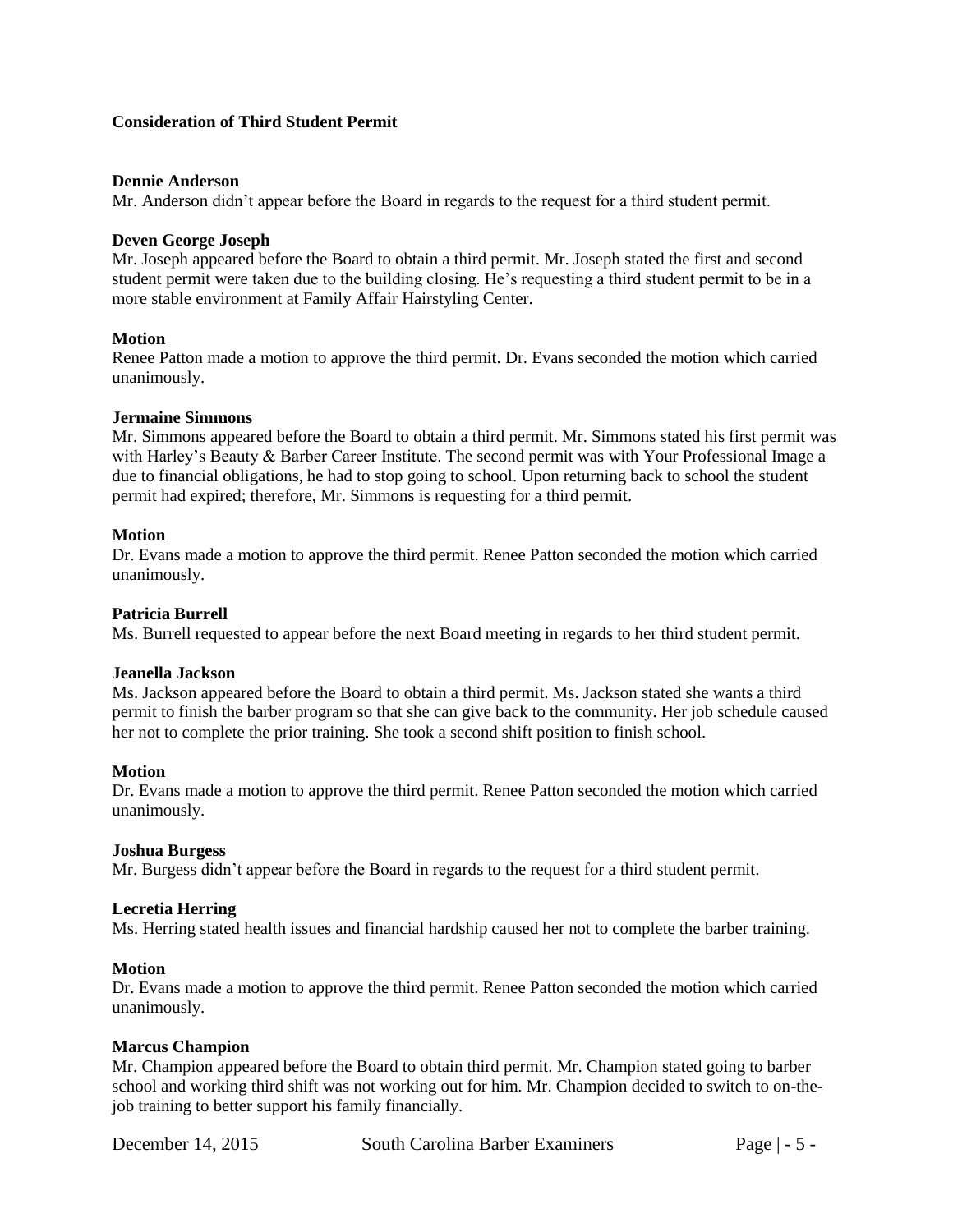## **Motion**

Renee Patton made a motion to approve the third permit. Patricia Durkin seconded the motion which carried unanimously.

## **Consideration of a School Change**

## **Aiken School of Barbering**

Ms. Morrison appeared before the Board to change her barber school name from Aiken School of Barbering to Aiken School of Cosmetology and Barbering. Ms. Morrison is changing the school's name to start receiving financial aid from the Department of Veteran Affairs. **Motion** 

Dr. Evans made a motion to approve the school name change. Patricia Durkin seconded the motion which carried unanimously.

# **Consideration of Proposed Update to SC Code of Regulations**

17–8. Barber Students, Applications, Permits, Training, Progress Reports and Examinations.

1. Every person desiring to train in a barber school or college, or under the personal supervision of a registered barber, shall file an application for student permit to take the training. Such application shall be on a blank form furnished by the Board and shall be signed by the applicant and official of school or college or registered barber under whom the applicant desires to train. The prospective student who desires to train under the personal supervision of a registered barber shall meet along with the registered barber with a representative of the Board. The representative shall make his recommendation to the Board at its next regular meeting, at which time the Board shall make its decision as to approval of the permit. If the applicant wishes a review of the Board's decision, he may meet with the Board at the next regular meeting. A registered barber may train only two (2) students in his shop at a time, provided said students have a chair at all times. (A) Students training fulltime in a school or college shall be on a five (5) day week basis, eight (8) hours per day, for a minimum of forty (40) weeks; or, students training fulltime under the personal supervision of a qualified registered barber shall be eight (8) hours per day on a forty (40) hour a week basis for forty-eight (48) weeks.

(B) Students shall have received a written student permit issued by the Board.

(C) Each student training under the personal supervision of a registered barber will be required to obtain the same textbooks taught by barber school or college and be given at least one (1) hour of study per day.

(D) Student training parttime in a school or college shall be on a twenty (20) hour a week basis for forty (40) weeks; students training parttime under the personal supervision of a qualified registered barber shall be on a twenty (20) hour a week basis for forty-eight (48) weeks.

HISTORY: Amended by State Register Volume 15, Issue No. 4, eff April 26, 1991; State Register Volume 36, Issue No. 6, eff June 22, 2012.

The breakdown of hours was provided as follows:

FT Student (Barber School)- 40 hours/wk X 40 wks= 1600 hours…… in order to balance to 1500 hours it should be 37.5 hrs/wk X 40 wks

PT Student (Barber School)- 20 hours/wk X 40 wks= 800 hours……..in order to balance to 1500 hours it should be 20 hrs/wk X 75 wks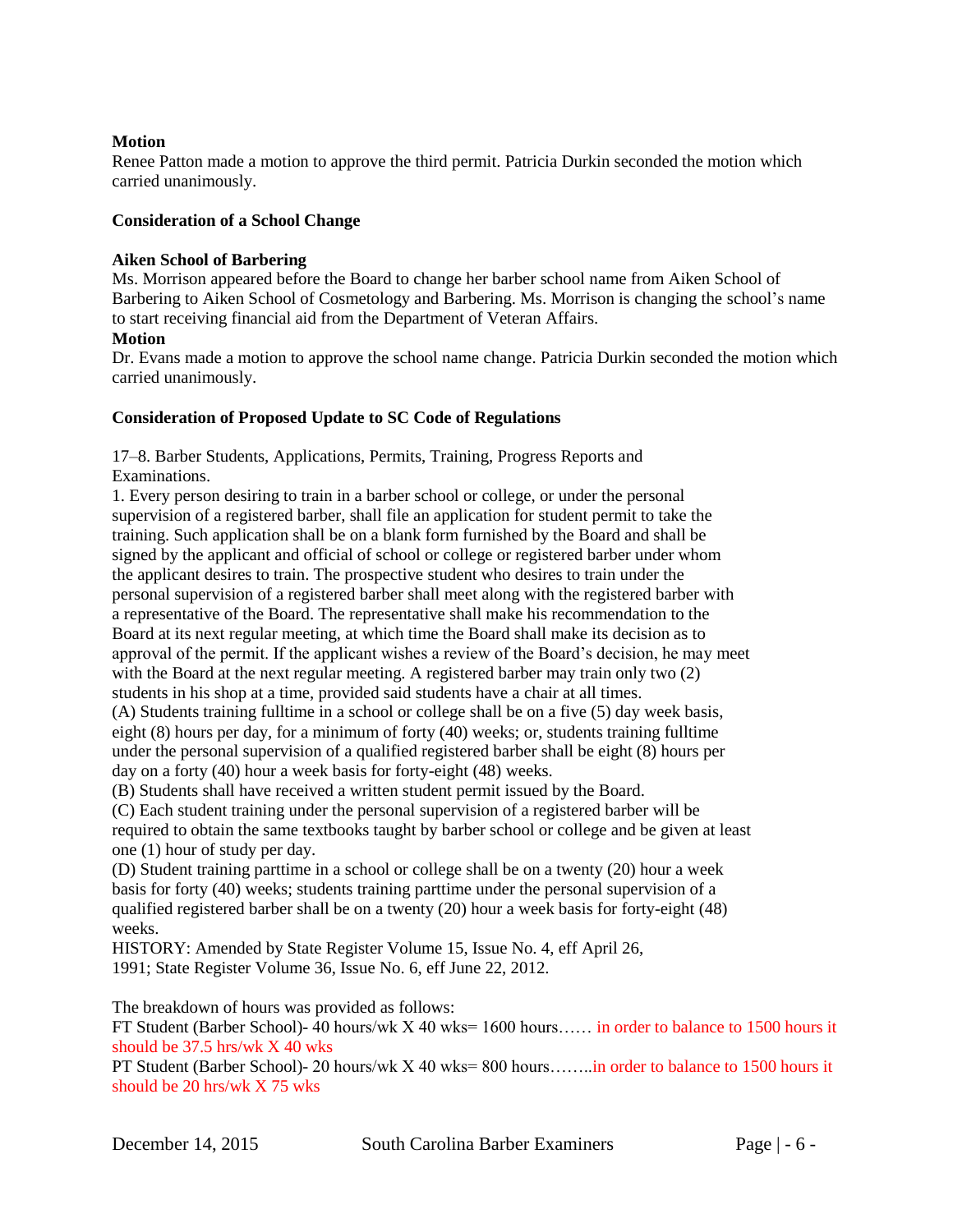FT OJT- 40 hours/wk  $X$  48 wks= 1920 hours PT OJT-20 hours/wk X 48 wks= 960 hours……………………………………….in order to balance to 1920 hours it should be 20 hrs/wk X 96 wks

## **Proposed changes: 17–8. Barber Students, Applications, Permits, Training, Progress Reports and Examinations.**

1. Every person desiring to train in a barber school or college, or under the personal supervision of a registered barber, shall file an application for student permit to take the training. Such application shall be on a blank form furnished by the Board and shall be signed by the applicant and official of school or college or registered barber under whom the applicant desires to train. The prospective student who desires to train under the personal supervision of a registered barber shall meet along with the registered barber with a representative of the Board. The representative shall make his recommendation to the Board at its next regular meeting, at which time the Board shall make its decision as to approval of the permit. If the applicant wishes a review of the Board's decision, he may meet with the Board at the next regular meeting. A registered barber may train only two (2) students in his shop at a time, provided said students have a chair at all times.

(A) Students training fulltime in a school or college shall be on a five  $(5)$  day week basis, eight seven and a half  $(7.5)$  hours per day, for a minimum of forty  $(40)$  weeks; or, students training fulltime under the personal supervision of an qualified registered barber OJT barber instructor shall be eight (8) hours per day on a forty (40) hour a week basis for forty-eight (48) weeks.

(B) Students shall have received a written student permit issued by the Board.

(C) Each student training under the personal supervision of a registered barber an OJT barber instructor will be required to obtain the same textbooks taught by barber school or college and be given at least one (1) hour of study per day.

(D) Students training parttime in a school or college shall be on a twenty (20) hour a week basis for forty seventy-five (40 75) weeks; students training parttime under the personal supervision of a qualified registered barber an OJT barber instructor shall be on a twenty (20) hour a week basis for forty-eight ninety-six (4896) weeks.

HISTORY: Amended by State Register Volume 15, Issue No. 4, eff April 26, 1991; State Register Volume 36, Issue No. 6, eff June 22, 2012.

# **Motion**

Renee Patton made a motion to approve the proposed changes to Regulation 17-8. Dr. Evans seconded the motion which carried unanimously.

# **Discussion**

## **Barber Bill H 4447-Moblie Barbershop Permits**

The Bill was given to the Board members for information. The Board is welcome to express concerns, but cannot make any decisions or opinions. If a Board member decides to decision concerns or opinions to a